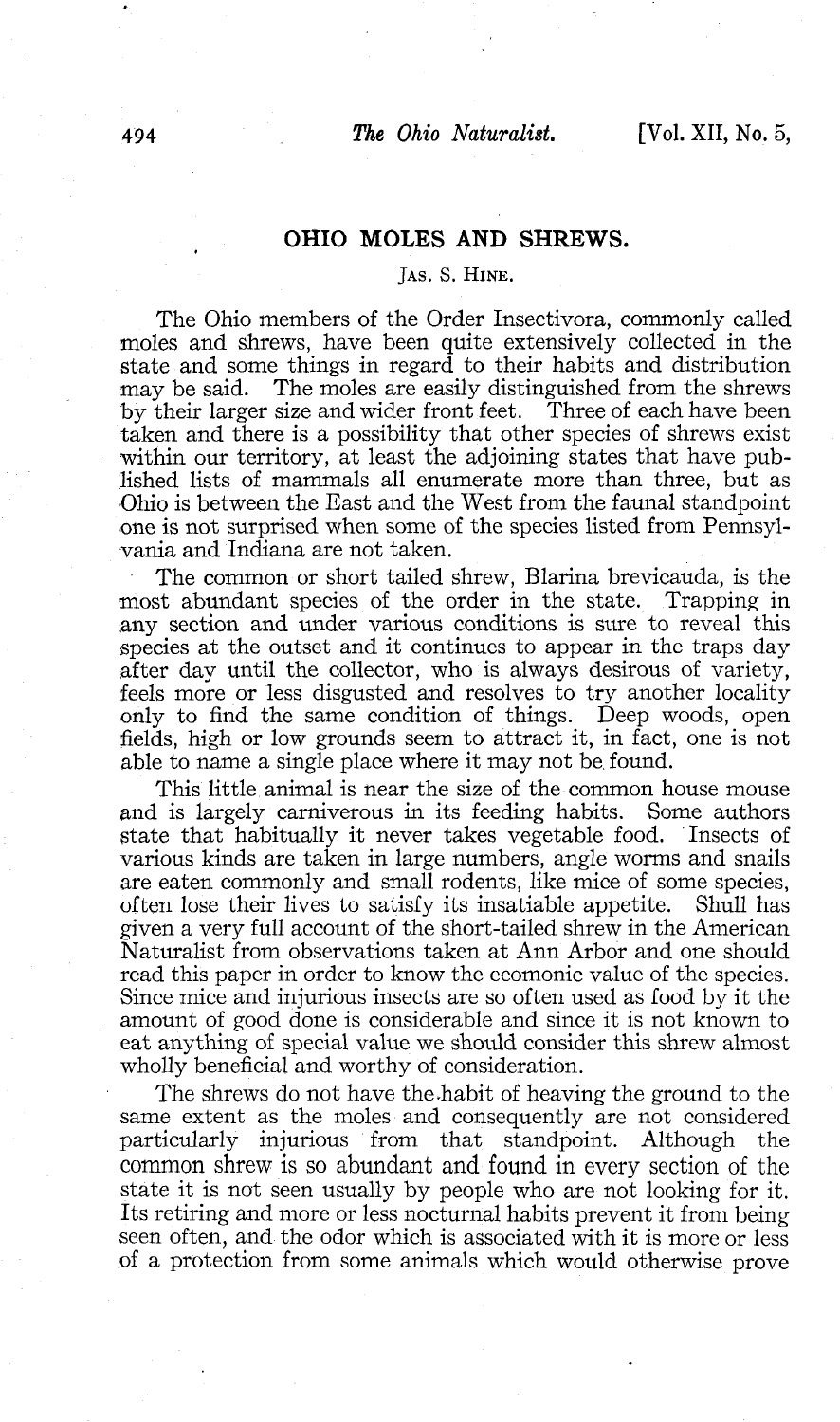to be its serious enemies. Hawks and owls as well as various species of snakes are known to feed upon the common shrew occasionally but it seems that this animal, although so abundant, is not used as food by various carniverous animals to the extent that is the case with some of the small rodents.

The least shrew, Blarina parva, appears to be present in most parts of Ohio as it has been observed and taken in Ashtabula, Summit, Franklin and Hamilton counties. The appearance of the species in Ashtubala county is of interest as most authors do not record it so far north. R. J. Sim, who lives at Jefferson, states that he usually sees three or four each year without making special efforts to find them, so it is not particularly rare. In Summit county numerous specimens have been taken and some of them are in the museum at the University.

The long-tailed or masked shrew, Sorex personatus, has been taken in Mahoning and Ashtabula counties only, but from its range in adjoining states, probably exists in other sections but on account of its retiring habits and small size has been overlooked.

The prairie mole, Scalop aquaticus machrinus, is known to be distributed quite generally over western Ohio. It is a subspecies of the common mole of eastern United States east of the Allegheny Mountains. Rhodes studied the fauna of Pennsylvaina west of the Allegheny Mountains very carefully without finding evidence of the existence of either the common mole or its subspecies. Since the prairie mole is known to be very common in western Ohio from Michigan to the Ohio River, the eastern limit of this subspecies falls within the state and so we are interested in determining the most eastern station where specimens have been taken. It is well known from Columbus but in the vicinity of Akron where I have collected quite extensively it has not been taken. Because one does not take a certain species in a locality is not always conclusive proof that it does not occur but on the other hand the distribution of animals is stated from the actual evidence procured and this evidence points towards the conclusion that the mole in question does not appear in Summit and Medina counties but is replaced by the two other species of Ohio moles, both of which have been taken. It is very desirable that persons finding any of the moles and shrews in their localities, let the facts be known so that some of these questions of distribution may be better understood.

The very peculiar star-nosed mole, Condylura cristata, is known to be a resident of Ohio by the capture of more than a dozen specimens, including one taken as late as 1910. Summit dozen specimens, including one taken as late as 1910. county can claim most records, for at least nine specimens have been captured in this county as the records kept by Eugene F. Cranz, of Ira, show. The species is known from Ashtabula,